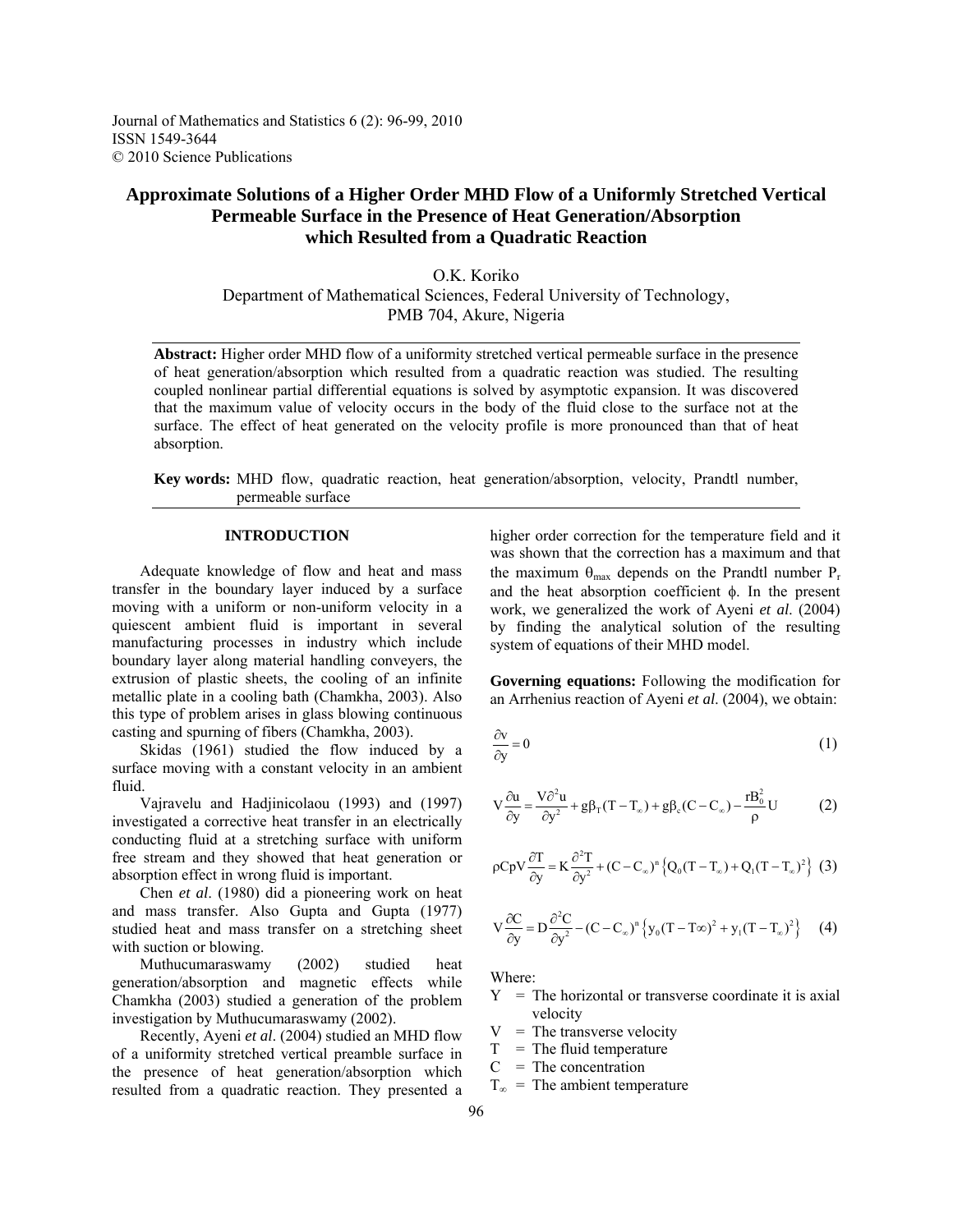- $C_{\infty}$  = The ambient concentration and p,  $g, \beta_{\rm T}, \beta_{\rm C}, \vartheta, \sigma, \beta_0, D, \gamma_0, \gamma_1$
- n = Density, gravitational acceleration, coefficient of thermal expansion, coefficient of concentration expansion, kinematics viscosity, fluid electrical conductivity, magnetic induction, heat generation/coefficient and the chemical reaction parameter and real number respectively

 The physical boundary conditions for the problem are  $U(0) = U_w V(0) = -V_w$ :

$$
T(0) = T_w C(0) = C_w
$$
  
\n
$$
Y \to \infty, U \to 0 \text{ } T \to T_w C \to C_\infty
$$
 (5)

where,  $U_w$ ,  $V_w > 0$ ,  $T_w$  and  $C_w$  are surface velocity, suction velocity, surface temperature and concentration respectively:

Assuming  $V = constant$ ,  $n = 0$ 

$$
y^{1} = yvw / v, \quad U^{1} = \frac{u}{Uw}, \ \theta = \frac{T - T_{\infty}}{T_{w} - T_{\infty}}, C^{1} = \frac{C - C_{\infty}}{C_{w} - C_{\infty}}
$$
 (6)

We obtain, dropping the prime:

$$
\frac{d^2u}{dy^2} + \frac{du}{dy} + G_{rT}\theta + G_{rc}C - M^2u = 0
$$
 (7)

$$
\frac{d^2\theta}{dy^2} + Pr \frac{d\theta}{dy} + \varphi\theta + \varepsilon\phi_1\theta^2 = 0
$$
 (8)

$$
\frac{d^2c}{dy^2} + Sc\frac{dc}{dy} - (\delta\theta + \delta_1\theta^2) = 0
$$
\n(9)

where:

$$
G_{rT} = \frac{g\beta_T V(Tw - T_{\infty})}{UwV^2w}, Gr_c = g\beta_c \frac{V(C_w - C_{\infty})}{UwV^2w}
$$
  
\n
$$
Pr = \frac{\mu Cp}{K}, \quad S_c = \frac{V}{D}, \quad K = \frac{\gamma v}{V^2w}
$$
  
\n
$$
M^2 = \frac{r\beta_o^2 V}{\rho V^2w}, \quad \phi = \frac{VQ_0}{\rho CpV^2w}
$$
 (10)

The dimensionless boundary conditions are:

 $U(0) = 1, \theta(0) = 1, C(0) = 1$ 

$$
Y \to \infty, U \to 0 \quad \theta \to 0, \quad C \to 0 \tag{11}
$$

# **MATERIALS AND METHODS**

 Ayeni *et al*. (2004) solved the model for temperature only, however in the present work; we shall find solutions to the full model as in Eq. 7-9 and 11.

We seek asymptotic solution in the limit  $\varepsilon \to 0$  of  $\theta$  to obtain:

$$
\theta = \theta_0 + \varepsilon \theta_1 + \dots \tag{11}
$$

 Saturating Eq. 8 with 11 one obtains as in Ayeni *et al*. (2004):

$$
\frac{d^2\theta_0}{dy^2} + \Pr \frac{d\theta_0}{dy} + \varphi \theta_0 = 0
$$
\n(12)

$$
\Theta_0(0) = 1 \qquad \Theta_0(\infty) = 0 \tag{13}
$$

$$
\frac{d^2\theta_1}{dy^2} + Pr \frac{d\theta_1}{dy} + \phi\theta_1 + \phi_1\theta_0^2 = 0
$$
\n(14)

 $\theta_1(0) = \theta_1(\infty) = 0$  (15)

The solutions of (12-15) are:

$$
\theta_0 = \exp(-my) \tag{16}
$$

$$
\theta_1 = \frac{\phi_1}{4m^2 - 2Prm + \phi} \left[ exp(-my) - exp(-2my) \right] \tag{17}
$$

Where:

$$
m = \frac{1}{2} \left[ Pr + \sqrt{Pr^2 - 4\phi} \right]
$$
 (18)

hence the solution of (9) is given as:

 $\theta = \theta_0 + \epsilon \phi_1$ 

i.e., 
$$
\theta = \exp(-my) + \frac{\epsilon \phi_1}{4m^2 - 2Prm + \phi} \begin{bmatrix} \exp(-my) - \\ \exp(-2my) \end{bmatrix}
$$
 (19)

Using (19 and 9) has a solution of the form:

$$
C = \alpha_2 e^{-S_c y} + \alpha_3 e^{-my} + \alpha_4 e^{-2my} + \alpha_5 e^{-3my} + \alpha_6 e^{-4my}
$$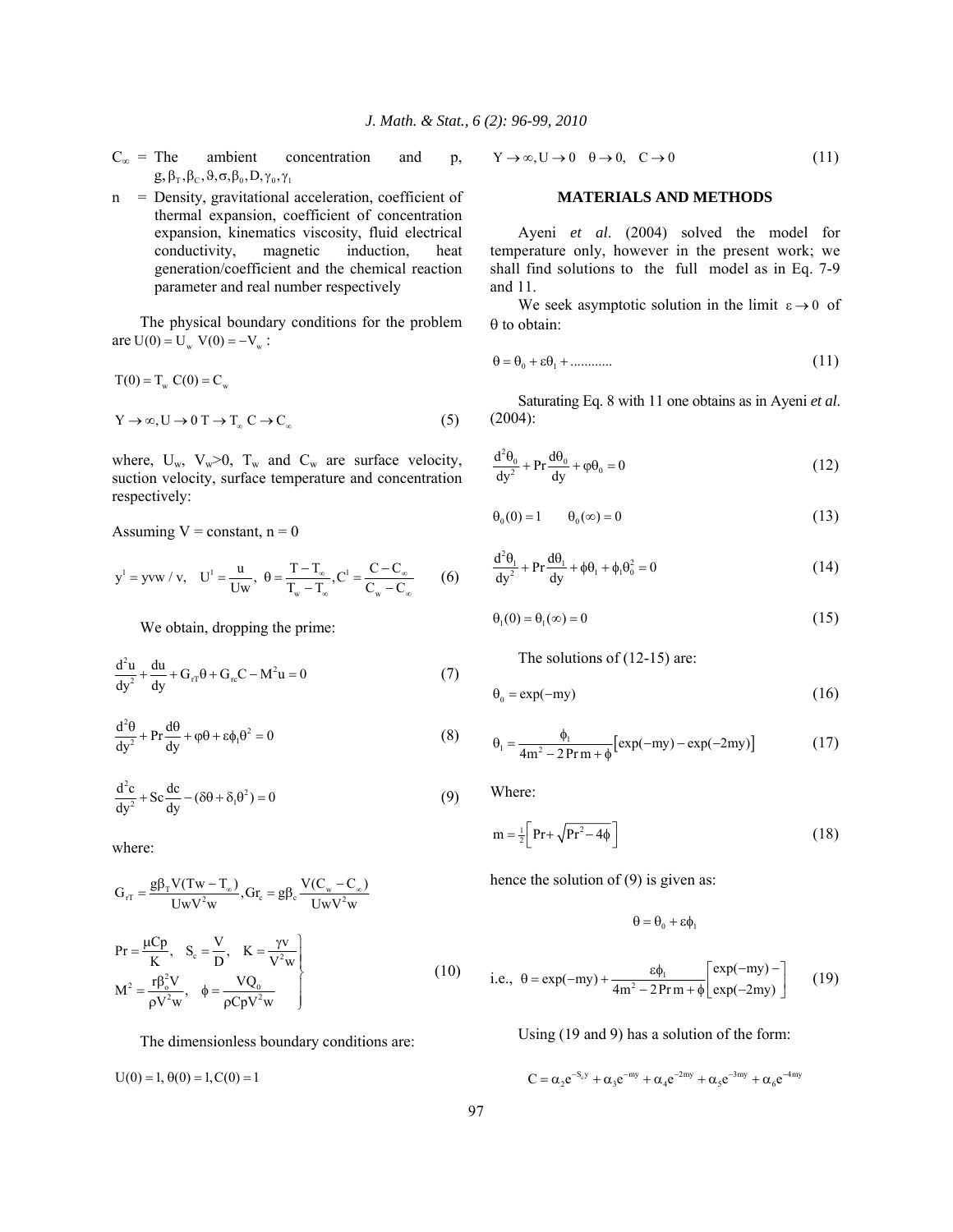Where:

$$
\alpha_3 = \frac{\delta_0 A_1}{m(m - S_c)}
$$
  
\n
$$
\alpha_4 = \frac{\delta_1 A_1^2 - \delta_0 A_2}{2m(2m - S_c)}
$$
  
\n
$$
\alpha_5 = \frac{-2\delta_1 A_1 A_2}{3m(3m - S_c)}
$$
  
\n
$$
\alpha_6 = \frac{\delta_1 A_2^2}{4m(4m - S_c)}
$$
  
\n
$$
A_1 = \left[1 + \frac{\epsilon \phi_1}{4m^2 - 2mPr + \phi}\right]
$$
  
\n
$$
A_2 = \frac{\epsilon \phi_1}{4m^2 - 2Prm + \phi}
$$

Also the solution of (7) is given by:

$$
U = \left\{1 - \left(\lambda_1 + \lambda_2 + \lambda_3 + \lambda_4 + \lambda_5\right)\right\} e^{r_2 y} + \lambda_1 e^{-S_c y} + \lambda_2 e^{-my} + \lambda_3 e^{-2my} + \lambda_4 e^{-3my} + \lambda_5 e^{-4my}
$$

Where:

$$
r_2 = -1 - \frac{\sqrt{1 + 4M^2}}{2}
$$
  
\n
$$
\lambda_1 = \frac{-G_{rc}}{S_c^2 - S_c - M^2}
$$
  
\n
$$
\lambda_2 = -\frac{(G_{rT}A_1 + G_{rc}\alpha_3)}{m^2 - m - M^2}
$$
  
\n
$$
\lambda_3 = \frac{(G_{rT}A_2 - G_{rc}\alpha_4)}{4m^2 - 2m - M^2}
$$
  
\n
$$
\lambda_4 = \frac{-G_{rc}\alpha_5}{9m^2 - 3m - M^2}
$$
  
\n
$$
\lambda_5 = \frac{-G_{rc}\alpha_6}{16m^2 - 4m - M^2}
$$

 $\overline{122}$ 

## **RESULTS AND DISCUSSION**

 The results in Table 1 were obtained using Eq. 19. Figure 1 presents axial velocity profiles for various combinations of the parameters K, Pr, Sc and  $\phi$  in the absence of a magnetic filed  $(M = 0)$  and in the presence of both thermal and concentration buoyancy effects.

 It should be noted that K>0 indicates a destructive chemical reaction while K<0 corresponds to a generative chemical reaction. Also,  $\phi$ <0 indicates heat generation while  $\phi$  > 0 corresponds to heat absorption. Similarly,  $K = 0$  and  $\phi = 0$  indicate no chemical reaction and no heat generation/absorption effects respectively. It is easily seen in Fig. 1 that for a destructive chemical reaction  $(K = 2.0)$  with  $Sc = 2.0$ , increasing Pr produces lower fluid velocities.

Also, for lower values of Pr ( $Pr = 0.71$ ) regardless of the value of K, a destructive peak in the velocity profile is predicted. However, this does not occur for relatively higher values of Pr ( $Pr = 7.0$ ).

 The presence of the peak indicates that the maximum value of velocity occurs in the body of fluid close to the surface and not at the surface. Also from these increases in the values of Sc results in reduced flow velocities.

Table 1: Velocity profiles for various combinations of the parameters K, Pr, Sc and  $\phi$ 

|                |        | ,<br>$\sim$ $\sim$ |     |      |
|----------------|--------|--------------------|-----|------|
|                | Φ      | K                  | Sc  | Pr   |
| 1.             | $-0.1$ | 2.0                | 0.6 | 0.71 |
| 2.             | $-0.1$ | $-0.2$             | 2.0 | 0.71 |
| 3.             | $-0.1$ | 0.0                | 2.0 | 0.71 |
| 4.             | $-0.1$ | 2.0                | 2.0 | 0.71 |
| 5.             | $-0.1$ | 2.0                | 0.6 | 7.00 |
| 6.             | $-0.1$ | 2.0                | 1.0 | 7.00 |
| 7.             | $-0.1$ | 2.0                | 2.0 | 7.00 |
| 00A            | 0.0    | 2.0                | 0.6 | 0.71 |
| 07A            | 0.0    | 2.0                | 0.6 | 7.00 |
| 1E             | 1.0    | 2.0                | 0.6 | 7.00 |
| 1 <sub>G</sub> | 1.0    | 2.0                | 2.0 | 7.00 |



Fig. 1: Effects of various parameters on the velocity profiles



Fig. 2: Effects of Pr and  $\phi$  on the temperature profiles